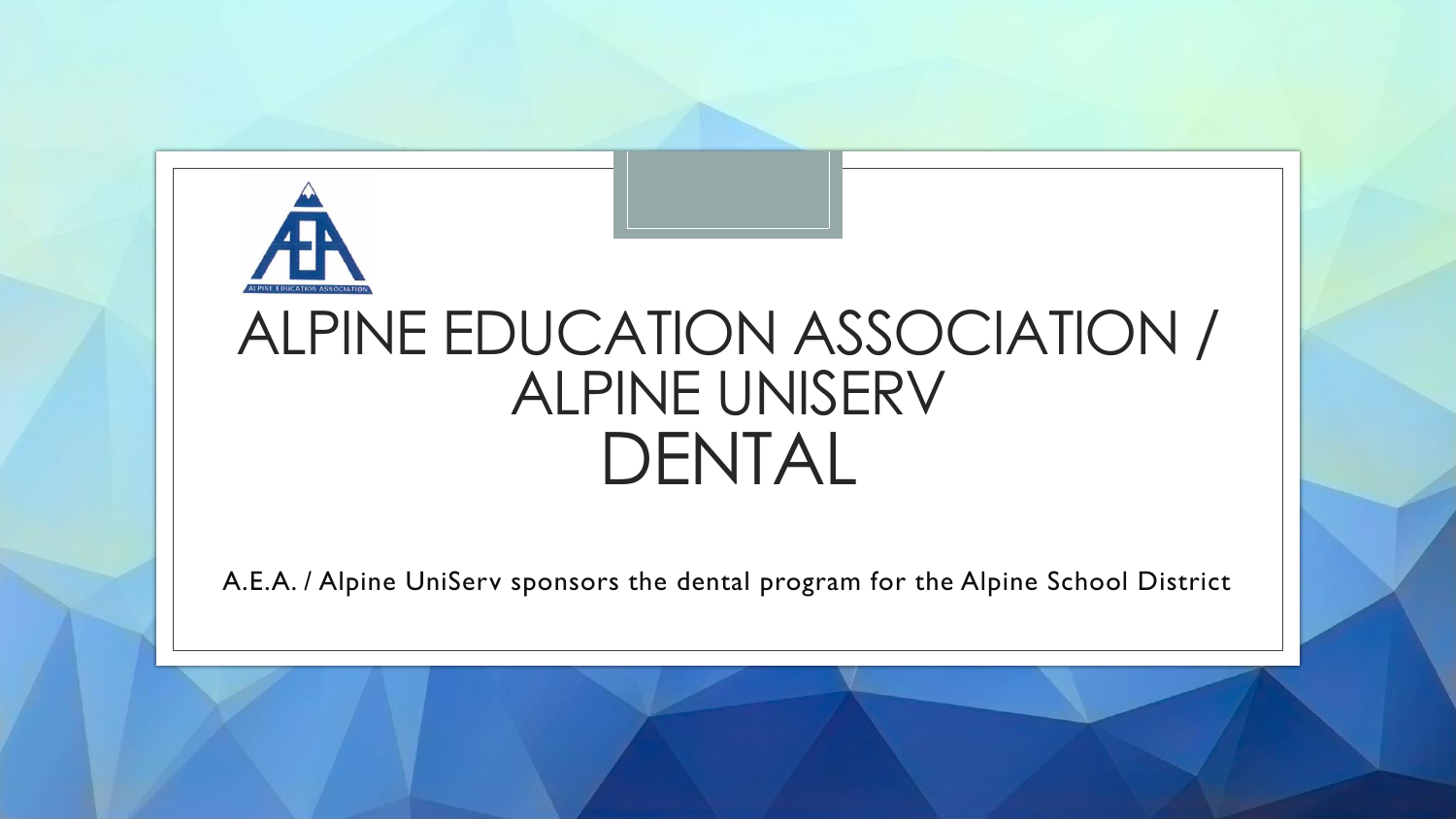We have two dental companies that you can choose from. It does not make a difference if you are a teacher, administrator or what your job title may be, you can choose from either one of these companies.

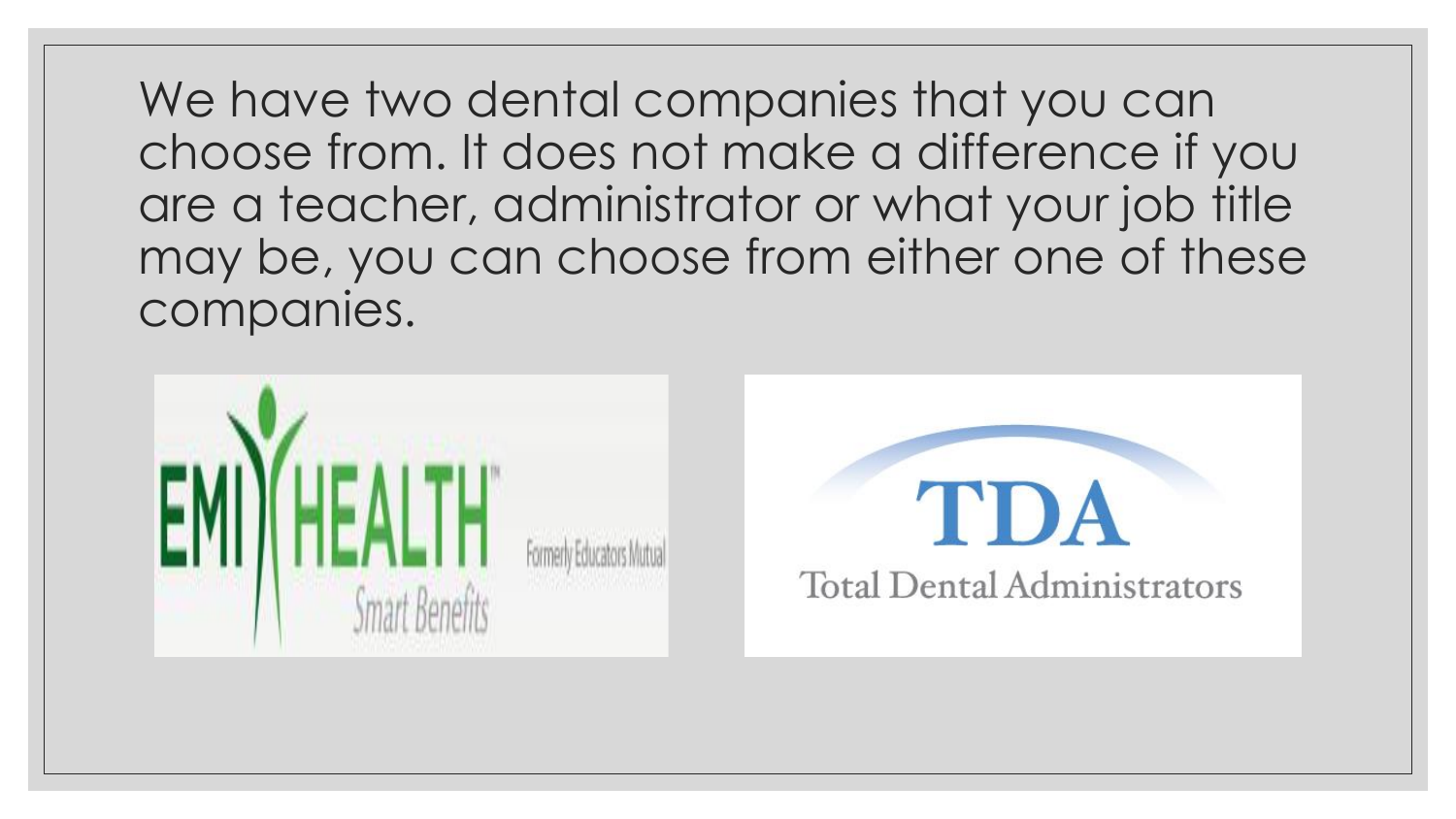Key points to keep in mind when picking a plan. If you already have a dentist which you want to keep, you will want to pick a plan that your dentist will accept. Make sure your dentist is in the network you pick. Your dentist may accept an EMI plan but not a TDA plan, or your dentist may accept a TDA Plan but not an EMI plan, once you know this, it could help narrow your search down. EMI offers three different plans you can choose from, TDA offers four different plans you can choose from. NOTE within each company these plans have different networks, so you do not want to call your dentist and say do you accept EMI/TDA they may say yes because they accept one of their plans but not all of them. You would want to be more specific and say do you accept EMI Advantage Network, or EMI Premiere Network if calling on an EMI plan. You would want to say for TDA do you accept the TDA PPO Network or the TDA DHMO Network if calling on a TDA plan. If you do not have a dentist and need to pick one, I suggest you first pick your dental plan by comparing all 7 plans, three with EMI and four with TDA, then pick the plan that best fits your needs. Everyone's needs are different. I always get asked, which is the best plan for me. The answer I give is, it is different for everyone. Only you know your individual or family needs, so it is up to you to do the math and pick the best plan for you. One suggestion I have is if you have not had dental insurance for the past 4 months and you anticipate you will need a lot of work done; I would not pick a plan with a waiting period. All the plans are good but there will be one that will best meet your needs.

PLEASE MAKE SURE IF YOU CANCEL AN EMI PLAN AND GO TO A TDA PLAN, OR VISE A VERSA THAT YOU FILL OUT BOTH AN EMI FORM AND A TDA FORM. ONE TO CANCEL AND ONE TO ADD!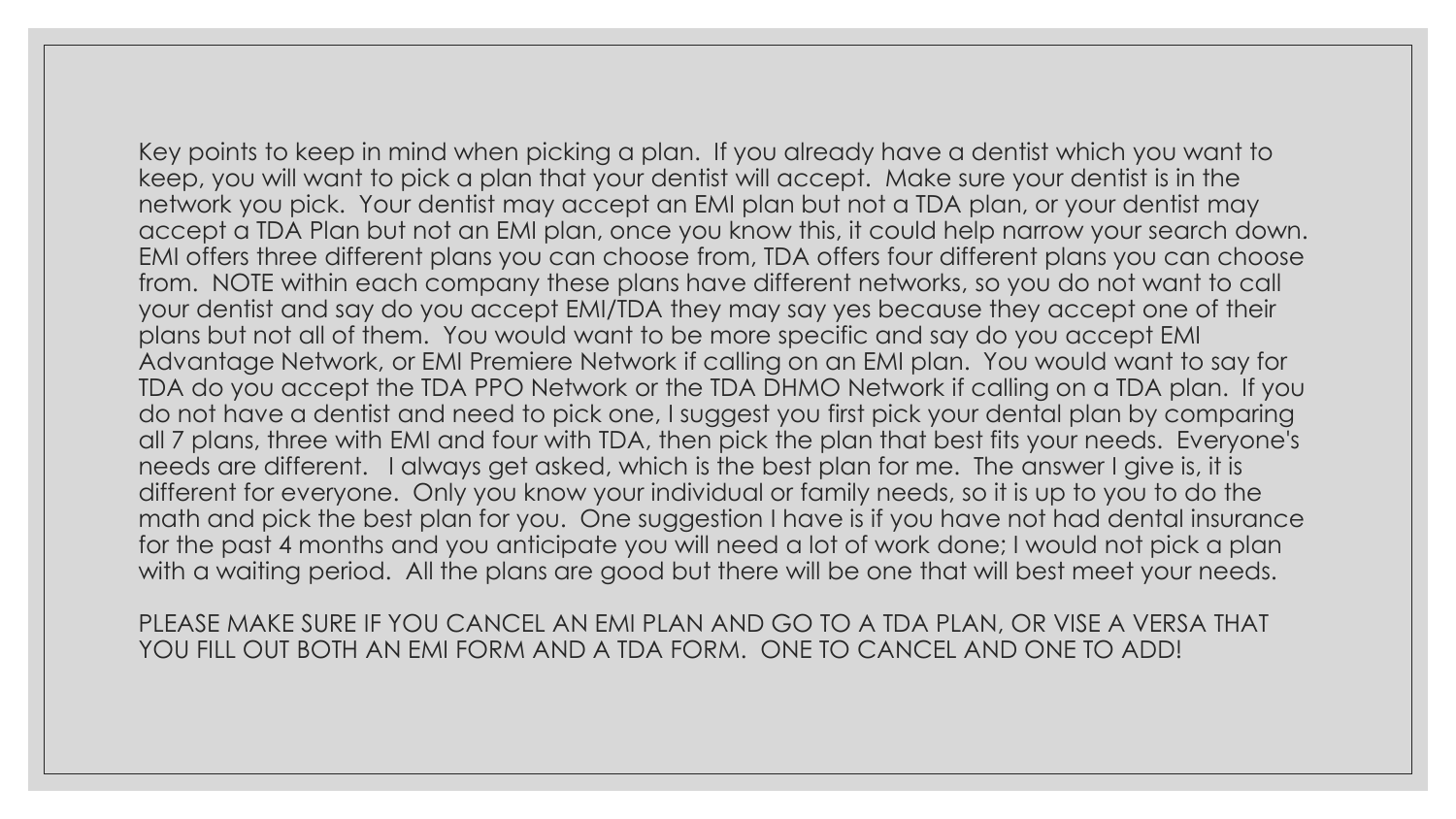Here is a link to our A.E.A./Alpine UniServ Dental website, were you can find comparison sheets, enrollment forms, provider search and much more for both EMI and TDA Dental Plans.

- **[A.E.A / Alpine UniServ Dental Page](about:blank)**
- **MAKE SURE YOU READ THE DENTAL FLYER FOR INSTRUCTIONS**

◦ If you go to the next two slides you will be able to click on a more descriptive breakdown of plans, slide number 5 will be going over EMI dental plans and slide number 6 will be going over TDA dental plans.

◦ **-------------------------------------------------------------------------------------------------------------------**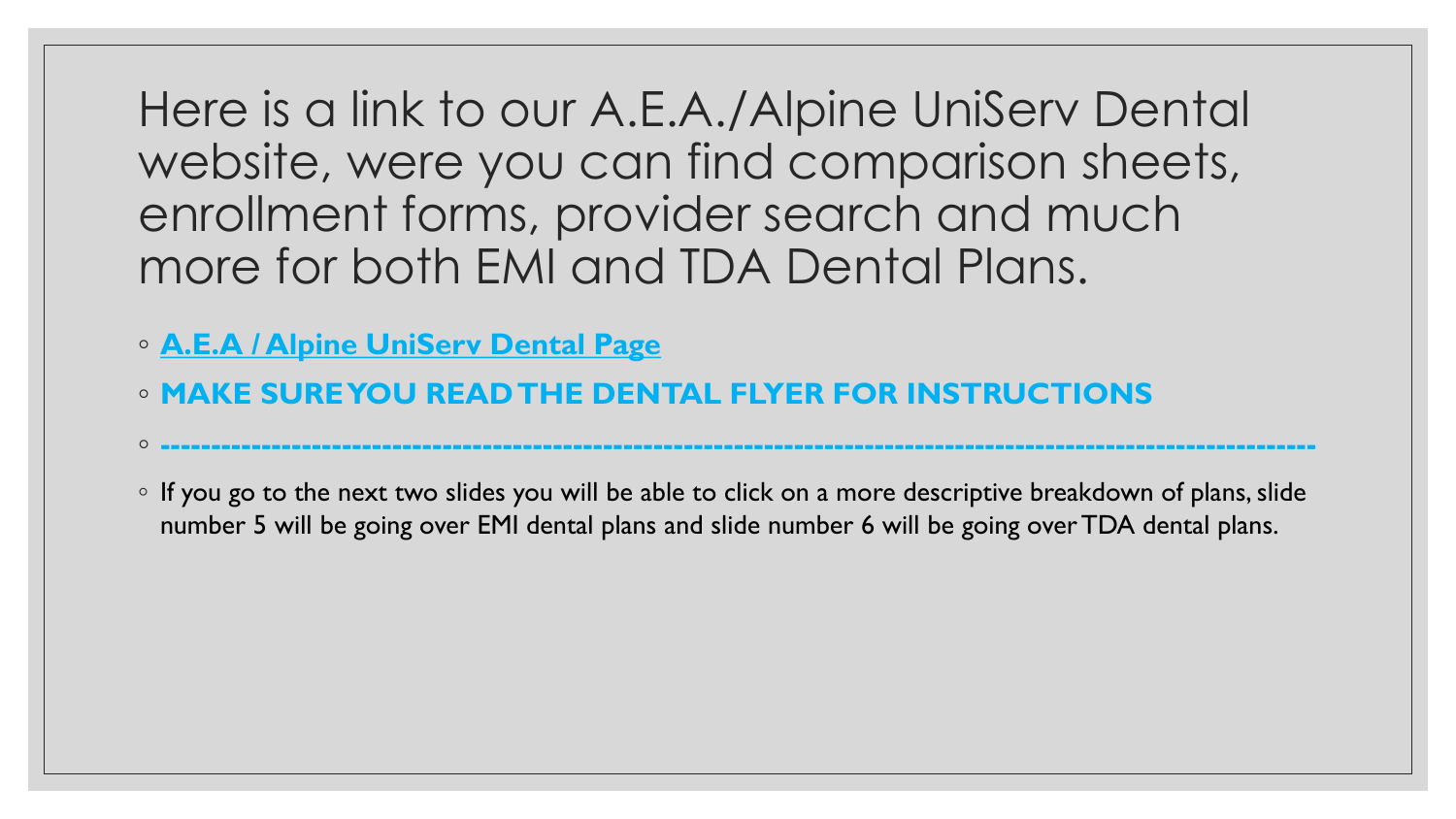### **DENTAL INSURANCE 2022-2023**

#### SPONSORED BY ALPINE EDUCATION ASSOCIATION

Alpine Education Association sponsors seven dental plans. They are available to all employees during the Annual Open Enrollment. Open enrollment is a time for employees to make changes to their Dental Insurance plan without a qualifying event. IF YOU ARE A NEW HIRE OR HAVE A QUALIFYING EVENT, SUCH AS BIRTH, MARRIAGE, DEATH, YOU HAVE 30 DAYS FROM DATE OF THE EVENT TO GET YOUR FORM IN. OPEN ENROLLMENT IS AUGUST 1ST - 15TH, 2022. BENEFITS FAIR IS AUGUST 9TH - 10TH, 2022 AT THE PDC.

If you currently have dental insurance, and you do not want to make changes, you DO NOT need to fill out a new form. If you want to change from TDA to EMI or visa-versa, YOU WILL NEED TO CANCEL THE PLAN YOU DO NOT WANT AND FILL OUT A NEW FORM FOR THE NEW PLAN. Otherwise, you will be charged for dual insurances. It is your responsibility to check your pay stubs to watch for errors. Enrolling in a new dental plan will not automatically cancel the other coverage.

Choose a plan from the summary below, that meets your needs and complete the enrollment form. Attached is detailed information on each plan, or they can also be found at http://alpineuniserv.org. Premiums will be deducted monthly at the end of every month for that month. For enrollment questions, please call Annie Council at 801-224-2055 ext. 2. For claims or coverage questions, please call the dental provider directly at the numbers listed below. NOTE if you sign up for Medical, you are not signing up for dental. Dental is ONLY DONE BY THE ATTACHED FORMS & TURNED INTO AEA, in Pleasant Grove Office!

| Company                                           | <b>Monthly Rate</b><br><b>Employee only</b> | <b>Monthly Rate</b><br><b>Two-Party</b> | <b>Monthly Rate</b><br>Family | Telephone      |
|---------------------------------------------------|---------------------------------------------|-----------------------------------------|-------------------------------|----------------|
| EMI Health (D5) PPO                               | \$34.70                                     | \$79.60                                 | \$137.70                      | 1-800-662-5851 |
| EMI Health (D2) EOP                               | \$24.20                                     | \$56.10                                 | \$87.60                       | 1-800-662-5851 |
| EMIA Health (D3) PPO                              | \$17.70                                     | \$35.70                                 | \$59.00                       | 1-800-662-5851 |
| <b>TDA Companion</b>                              | \$39.92                                     | \$85.80                                 | \$141.49                      | 1-800-880-3536 |
| TDA PPO/MAC                                       | \$36.15                                     | \$81.49                                 | \$137.56                      | 1-800-880-3536 |
| <b>TDA Elite Choice</b>                           | \$28.44                                     | \$59.24                                 | \$97.81                       | 1-800-880-3536 |
| <b>TDA Peak Care Plus</b><br><b>Formally DHMO</b> | \$13.75                                     | \$28.55                                 | \$44.77                       | 1-800-880-3536 |

#### PLEASE DO NOT SEND ENROLLMENT FORMS TO THE **DENTAL COMPANY OR THE DISTRICT OFFICE** PLEASE SEND THEM TO: Alpine Education Association: Att. Annie

557 West Center Street Pl. Grove, UT 84062 annie@alpineuniserv.org

**PE** 区

 $^{\circ}$ 

 $\qquad \qquad \Box$ 

 $\sqrt{2}$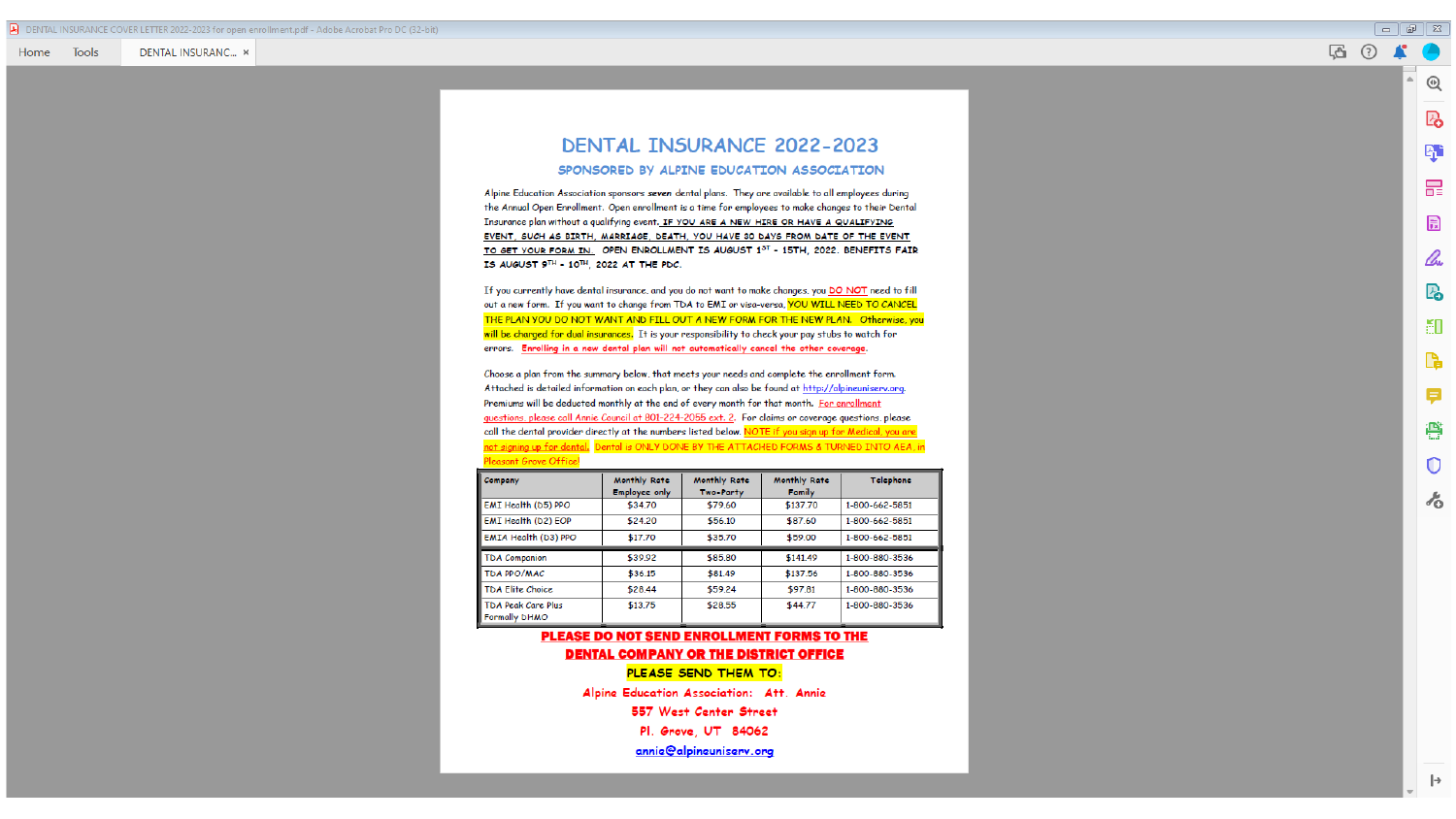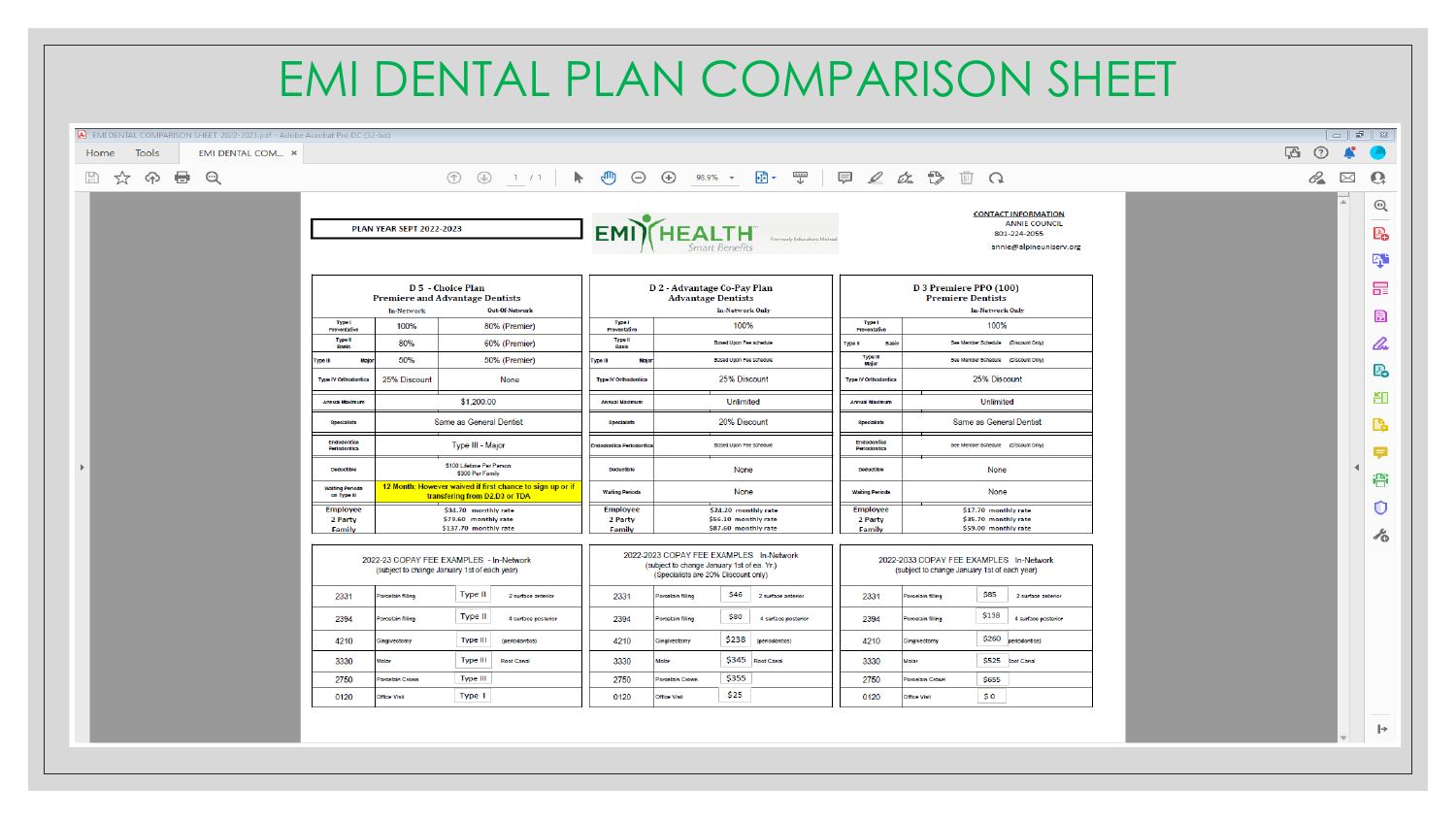#### TDA Comparison Sheet 2022 2023.pdf - Adobe Acrobat Pro DC (32-bit) File Edit View E-Sign Window Help TDA Comparison S... ×

**TDA** 

Home Tools

 $\bar{\mathbb{F}}$ 

国☆ 中日Q

① ① 1 /1 ▶ 11 ○ ④ 96.8% · 日· 平 | 早 2 ☆ 1> 面 Q

 $\odot$ 

 $\mathcal{C}_2 \boxtimes \mathbb{C}_1$ 

 $\sqrt{2}$ 

**Contact Information** Annie Council

801-224-2055 x2

annie@alpineuniserv.org

 $\boxed{c \quad \boxed{d} \quad \boxed{3}}$ 

 $^\copyright$ 20 Ę. 最

 $\mathbb{R}$ los **B** Ð à

| ï |
|---|
| ٠ |
| − |
|   |

5 侵  $\circ$ 

 $\lambda_{\rm O}$ 

|                                                 |                         |                                    |                                           |                          |                                       |                                           | Alpine School District 2022-2023 School Year |                                    |                                    |                                   |                        |                                |                                    |                          |                    |
|-------------------------------------------------|-------------------------|------------------------------------|-------------------------------------------|--------------------------|---------------------------------------|-------------------------------------------|----------------------------------------------|------------------------------------|------------------------------------|-----------------------------------|------------------------|--------------------------------|------------------------------------|--------------------------|--------------------|
| <b>TDA Peak Care</b><br><b>TDA Elite Choice</b> |                         |                                    |                                           |                          |                                       | <b>TDA PPO/MAC</b>                        |                                              |                                    |                                    |                                   | <b>TDA Companion</b>   |                                |                                    |                          |                    |
| (DHMO Provider Network)                         |                         |                                    |                                           |                          |                                       | (PPO Provider Network)                    |                                              |                                    |                                    | (PPO Provider Network)            |                        |                                |                                    | (PPO Provider Network)   |                    |
|                                                 |                         |                                    | <b>In-Network</b>                         |                          |                                       | <b>In-Network</b>                         | <b>Out-of-Network</b>                        |                                    |                                    | <b>In-Network</b>                 | Out-of-Network         |                                |                                    | <b>In-Network</b>        | Out-of-Network     |
| Class 1                                         |                         | 100% after \$10 Copay              |                                           | Class 1                  |                                       | 100% after                                | <b>Based on Fee</b>                          |                                    | Class 1<br>100%                    |                                   | 90% MAC**              | Class 1                        |                                    | 100%                     | 100% MPR*          |
| <b>Preventative</b>                             |                         |                                    |                                           | <b>Preventative</b>      |                                       | \$15 Copay                                | <b>Schedule</b>                              | <b>Preventative</b>                |                                    |                                   |                        | <b>Preventative</b>            |                                    |                          |                    |
| Class <sub>2</sub>                              |                         | <b>Based on Fee Schedule</b>       |                                           | Class <sub>2</sub>       |                                       | <b>Based on Fee Schedule</b>              |                                              | Class <sub>2</sub>                 |                                    | 80%                               | 70% MAC**              | Class <sub>2</sub>             |                                    | 80%                      | 80% MPR*           |
| <b>Basic</b>                                    |                         |                                    |                                           | Basic                    |                                       |                                           |                                              | Basic                              |                                    |                                   |                        | <b>Basic</b>                   |                                    |                          |                    |
| Class <sub>3</sub>                              |                         | <b>Based on Fee Schedule</b>       |                                           | Class <sub>3</sub>       |                                       | <b>Based on Fee Schedule</b>              |                                              | 50%<br>Class <sub>3</sub>          |                                    |                                   | 40% MAC**              | Class <sub>3</sub>             |                                    | 50%                      | 50% MPR*           |
| <b>Major</b>                                    |                         |                                    |                                           | <b>Maior</b>             |                                       |                                           |                                              |                                    | <b>Maior</b>                       |                                   |                        | <b>Major</b>                   |                                    |                          |                    |
| Class 4                                         |                         | 15% - 25% Discount                 |                                           | Class 4                  |                                       | 15% - 25% Discount                        |                                              |                                    | 50%<br>Class 4                     |                                   | 50% MAC**              | Class 4                        |                                    | 50%                      | 50% MPR*           |
| <b>Orthodontics</b>                             |                         |                                    |                                           | <b>Orthodontics</b>      |                                       |                                           |                                              | <b>Orthodontics</b>                |                                    |                                   | <b>Orthodontics</b>    |                                |                                    |                          |                    |
| Annual Maximum                                  |                         |                                    | <b>Unlimited</b>                          | <b>Annual Maximum</b>    |                                       |                                           | \$5,000.00                                   | <b>Annual Maximum</b>              |                                    |                                   | \$1,200.00             | <b>Annual Maximum</b>          |                                    | \$1,000.00               |                    |
| <b>Specialists</b>                              |                         | <b>Specialty Care</b>              |                                           | <b>Specialists</b>       |                                       | <b>Same as General Dentist</b>            |                                              | Ortho Lifetime Max                 |                                    | \$1,000.00 up to age 19           |                        | <b>Ortho Lifetime Max</b>      |                                    | \$1,000.00 up to age 19  |                    |
| <b>Endodontics</b>                              |                         | <b>Based on Fee Schedule</b>       |                                           | <b>Endodontics</b>       |                                       | <b>Based on Fee Schedule</b>              |                                              | <b>Endodontics</b>                 |                                    | Class <sub>3</sub>                |                        | <b>Endodontics</b>             |                                    | Class <sub>3</sub>       |                    |
| <b>Periodontics</b>                             |                         | <b>Based on Fee Schedule</b>       |                                           | <b>Periodontics</b>      |                                       | <b>Based on Fee Schedule</b>              |                                              | <b>Periodontics</b>                |                                    | Class <sub>3</sub>                |                        | <b>Periodontics</b>            |                                    | Class <sub>3</sub>       |                    |
| <b>Deductible</b>                               |                         |                                    | <b>None</b>                               | <b>Deductible</b>        |                                       |                                           | <b>None</b>                                  | <b>Deductible</b>                  |                                    | \$50.00 PP/\$150.00 Family        |                        | <b>Deductible</b>              |                                    | \$100.00 Lifetime/Person |                    |
| <b>Waiting Periods</b>                          |                         |                                    | <b>None</b>                               |                          | <b>Waiting Periods</b><br><b>None</b> |                                           |                                              | <b>Waiting Periods</b>             |                                    | 12 months***                      |                        | <b>Waiting Periods</b>         |                                    | 12 months***             |                    |
| <b>Employee</b>                                 |                         |                                    | \$13.75 (monthly rate)<br><b>Employee</b> |                          |                                       | \$28.44 (monthly rate)<br><b>Employee</b> |                                              |                                    | \$36.15 (monthly rate)             |                                   | <b>Employee</b>        |                                | \$39.92(monthly rate)              |                          |                    |
| \$28.55 (monthly rate)<br>2 Party               |                         | 2 Party                            | \$59.24 (monthly rate)                    |                          |                                       | \$81.49 (monthly rate)<br>2 Party         |                                              |                                    | 2 Party                            |                                   | \$85.80 (monthly rate) |                                |                                    |                          |                    |
| <b>Family</b>                                   | \$44.77(monthly rate)   |                                    | Family                                    |                          | \$97.81(monthly rate)                 |                                           | \$137.56 (monthy rate)<br>Family             |                                    |                                    | Family                            |                        | \$141.49 (monthly rate)        |                                    |                          |                    |
| 2022-2023 Copay Examples                        |                         |                                    |                                           | 2022-2023 Copay Examples |                                       |                                           |                                              | 2022-2023 Coinsurance Examples     |                                    |                                   |                        | 2022-2023 Coinsurance Examples |                                    |                          |                    |
| <b>ADA Code</b>                                 |                         | <b>Description</b>                 | Copay                                     | <b>ADA Code</b>          |                                       | <b>Description</b>                        | Copay                                        | <b>ADA Code</b>                    | <b>Description</b>                 |                                   | <b>Class</b>           | <b>ADA Code</b>                | <b>Description</b>                 |                          | Copay              |
| D2331                                           |                         | <b>Resin Filling - Two Surface</b> | \$52                                      | D2331                    |                                       | <b>Resin Filling - Two Surface</b>        | \$40                                         | D2331                              | <b>Resin Filling - Two Surface</b> |                                   | Class <sub>2</sub>     | D2331                          | <b>Resin Filling - Two Surface</b> |                          | Class <sub>2</sub> |
|                                                 | <b>Anterior</b>         |                                    |                                           |                          | Anterior                              |                                           |                                              | <b>Anterior</b>                    |                                    |                                   |                        | <b>Anterior</b>                |                                    |                          |                    |
| D2394                                           |                         | Resin Filling - 4 surface          | \$108                                     | D2394                    |                                       | <b>Resin Filling - 4 surface</b>          | \$95                                         | D2394<br>Resin Filling - 4 surface |                                    | Class <sub>2</sub>                |                        | D2394                          | Resin Filling - 4 surface          |                          | Class <sub>2</sub> |
|                                                 | <b>Posterior</b>        |                                    |                                           | Posterior                |                                       |                                           |                                              | Posterior                          |                                    |                                   | <b>Posterior</b>       |                                |                                    |                          |                    |
| D7240                                           |                         | <b>Complete Bony Impaction</b>     | \$135                                     | D7240                    |                                       | <b>Complete Bony Impaction</b>            | \$125                                        | D7240                              |                                    | <b>Complete Bony Impaction</b>    | Class <sub>2</sub>     | D7240                          | <b>Complete Bony Impaction</b>     |                          | Class <sub>3</sub> |
|                                                 |                         |                                    |                                           |                          |                                       |                                           |                                              |                                    |                                    |                                   |                        |                                |                                    |                          |                    |
| D4210<br>Gingivectomy                           |                         | \$200                              | D4210                                     | Gingivectomy             |                                       | \$175                                     | D4210                                        | Gingivectomy                       |                                    | Class 3                           | D4210                  | Gingivectomy                   |                                    | Class <sub>3</sub>       |                    |
|                                                 |                         |                                    |                                           |                          |                                       |                                           |                                              |                                    |                                    |                                   |                        |                                |                                    |                          |                    |
| D3330                                           | <b>Molar Root Canal</b> |                                    | \$395                                     | D3330                    | <b>Molar Root Canal</b>               |                                           | \$323                                        | D3330                              | <b>Molar Root Canal</b>            |                                   | Class <sub>3</sub>     | D3330                          | <b>Molar Root Canal</b>            |                          | Class <sub>3</sub> |
| D2750                                           | <b>Porcelain Crown</b>  |                                    | $$325+$<br>Lab Fee                        | D2750                    | Porcelain Crown                       |                                           | \$365                                        | D2750                              |                                    | <b>Porcelain Crown</b><br>Class 3 |                        | D2750                          | Porcelain Crown                    |                          | Class <sub>3</sub> |
| D9430                                           | <b>Office Visit</b>     |                                    | \$0                                       | D9430                    | <b>Office Visit</b>                   |                                           | \$15                                         | <b>D9430</b>                       | <b>Office Visit</b>                |                                   | Class 1                | D9430                          | <b>Office Visit</b>                |                          | Class <sub>1</sub> |

VISION AND HEARING DISCOUNT PLAN INCLUDED ON ALL PLANS

\*MPR (Maximum Plan Reimbursement)

\*\* MAC (Maximum Allowable Charge)

\*\*\* Waiting period is waived with prior coverage, switching from EMI Health to TDA or switching between TDA plans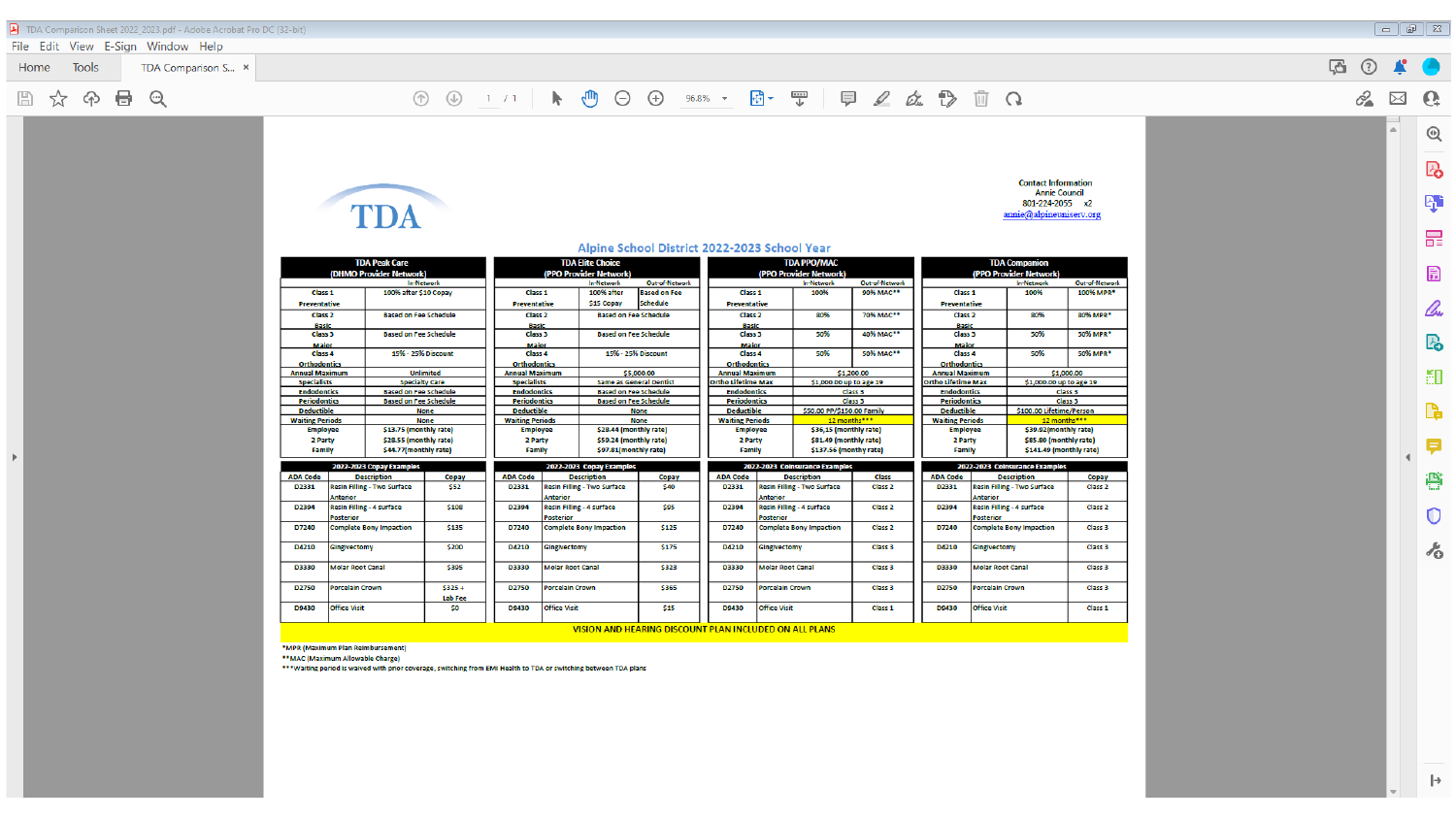If at any time you need to reach out to A.E.A. / Alpine UniServ Dental Office, you can call Annie Council at 801-224-2055 ext. 2 or email annie@alpineuniserv.org. Our office is in Pleasant Grove, UT. ALL FORMS MUST COME TO OUR OFFICE A.E.A. / Alpine UniServ 557 W. Center Street Pleasant Grove, UT 84062 Fax 801-224-6137

◦ EMI Phone number for questions: 1-800-662-5851 - PLEASE WATCH THE EMIVIDEO IN THIS ROOM

◦ TDA Phone number for questions: 1-800-880-3536- PLEASE WATCH THE TDAVIDEO IN THIS ROOM